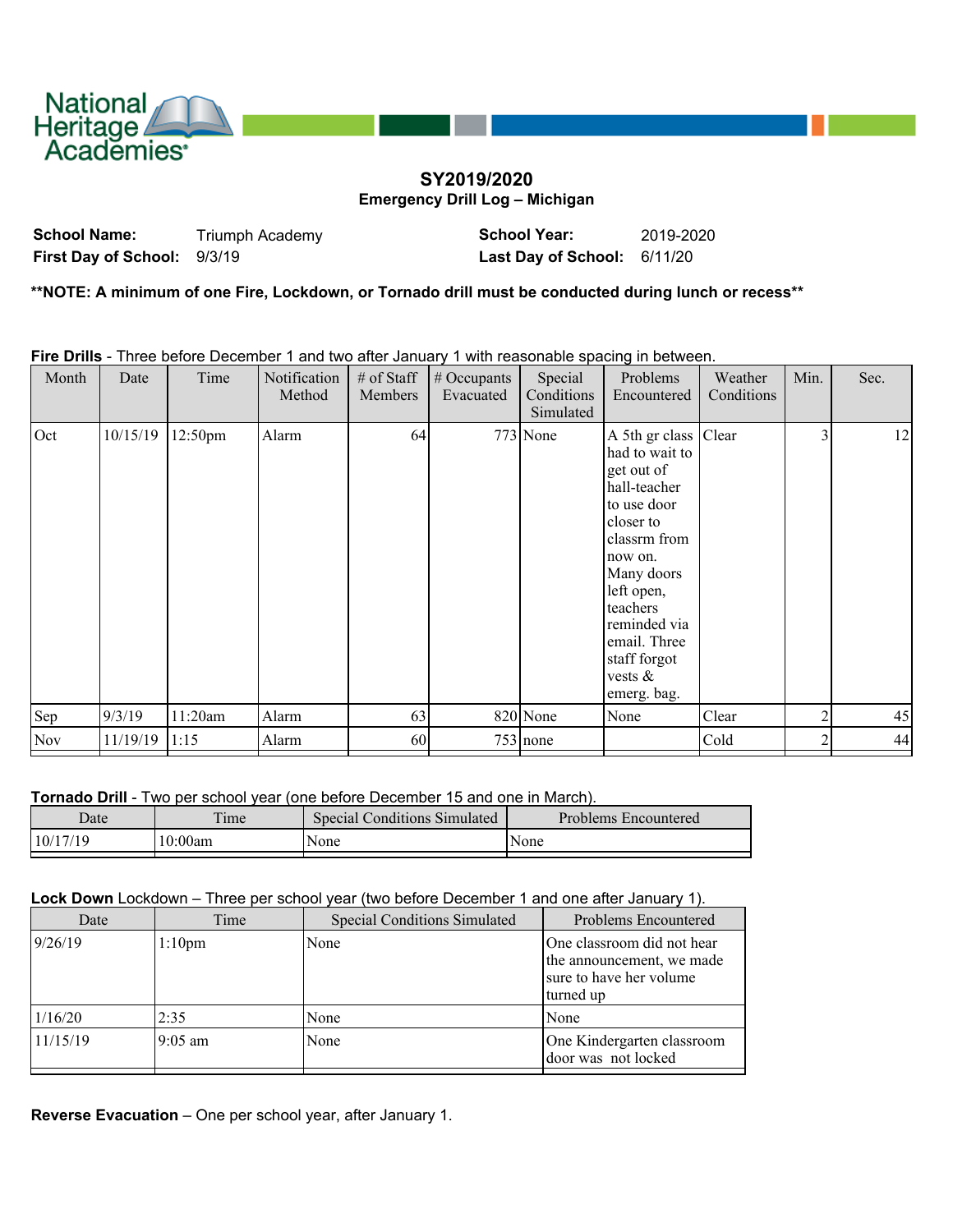| Jate | ime | Special Conditions Simulated | Problems Encountered |
|------|-----|------------------------------|----------------------|
|      |     |                              |                      |

## **Room Clear** – One per school year, before December 1.

|                                   | <b>Special Conditions Simulated</b><br>Problems Encountered |
|-----------------------------------|-------------------------------------------------------------|
| 9/17/19<br>Throughout day<br>None | None                                                        |

**Reunification – One** type completed by **December 31**